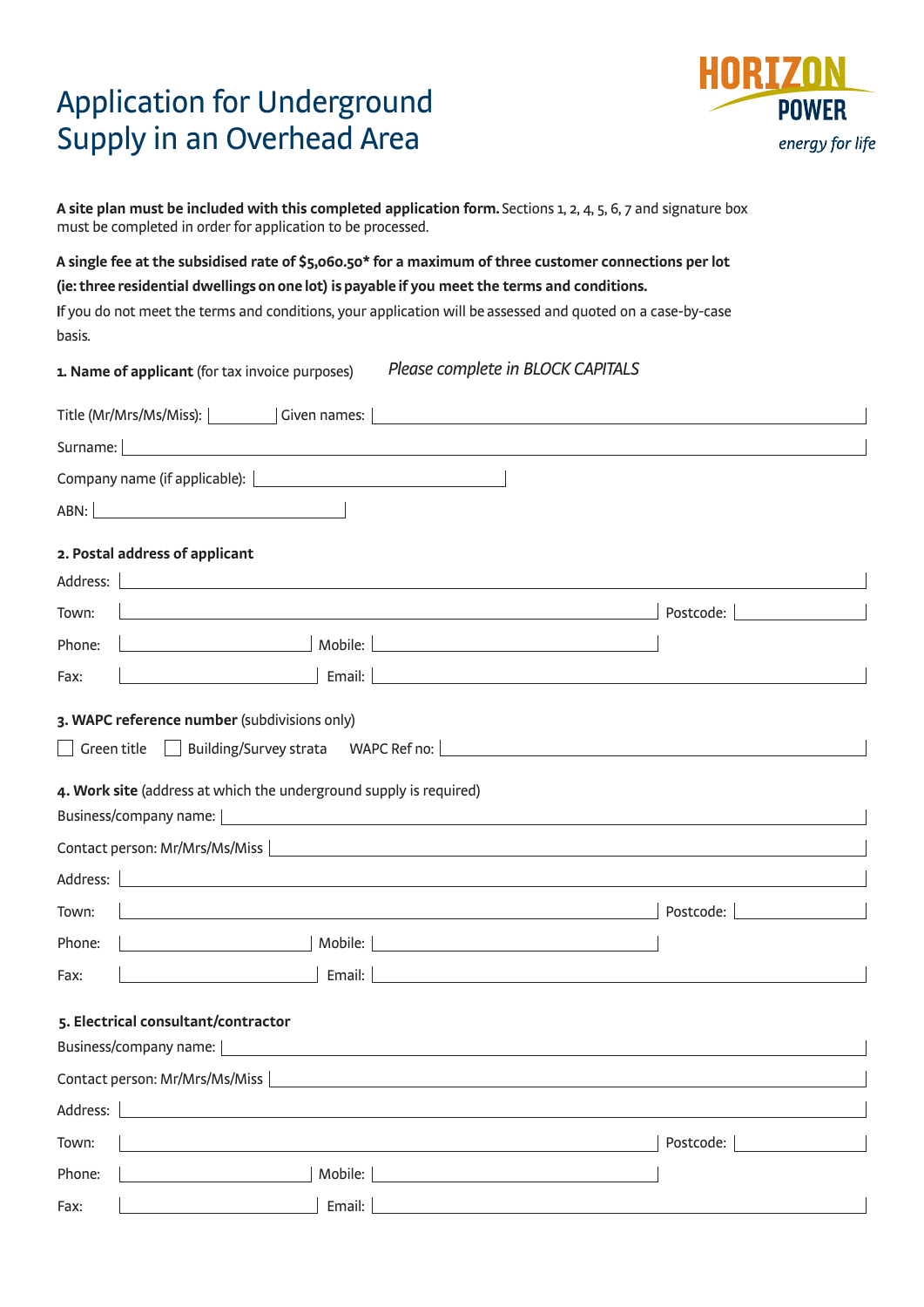#### **Mandatory location of pillar**

### **Please note:**

- Horizon Power offers, subject to the attached terms & conditions (Terms and Conditions), a subsidised price for the conversion of an overhead connection to a standard underground point of supply, (pillar), up to threelots / dwellings in an existing Low Voltage (LV) overhead area.
- A maximum load limit of 63amps single phase, or 32 amps per phase three phase applies to applicants serviced by the North West Interconnected System(NWIS). Lower limits may apply to applicants outside the NWIS. Please refer to the Western Australian Electrical RequirementsSection 10 and the Western Australian Distribution Connections Manual 2015 Section 7.8.1.
- Horizon Power reserves the right to place the pillar in a locationat the front boundary that enables it to achieve a second connection from the neighbouringgreen title property.
- All electrical work on the customer's property/premise is the responsibility of the customer's electrical contractor.
- To qualify for the subsidised pricefor an underground point of supply, all Terms and Conditions must be met. Refer to the Horizon Power website (www.horizonpower.com.au) for the fees andcharges associated with this application.
- If you do not satisfy the Terms and Conditions, acceptance by the customer of a separate formal quote from Horizon Power will be required before Horizon Power will commence the requested work.
- This application form is not applicable if your project involves:
	- the supply of electricity to a connection with a total maximum load of greater than 30 kVA or 10% of the relevant systems peak load;
	- more than three domestic dwellings on a single green title lot;
	- a commercial or industrial property;
	- CT metering that will result in an increase in the load capacity at the relevant site; or •
	- a subdivision that requires Horizon Power to undertake headworks to connect the subdivision to Horizon Power's network.
- If you wish to proceed with this application, please read the attached Terms and Conditions and then sign and return this application to Horizon Power. •

On signing this form as the duly authorised representative, the signatory accepts liability for payment for the pole to pillar works undertaken by Horizon Power in connection with this application per domestic dwelling/lot and also accepts that the Terms and Conditions attached have been read, understood and agreed.

### Signature of applicant/customer

Signed by applicant/customer: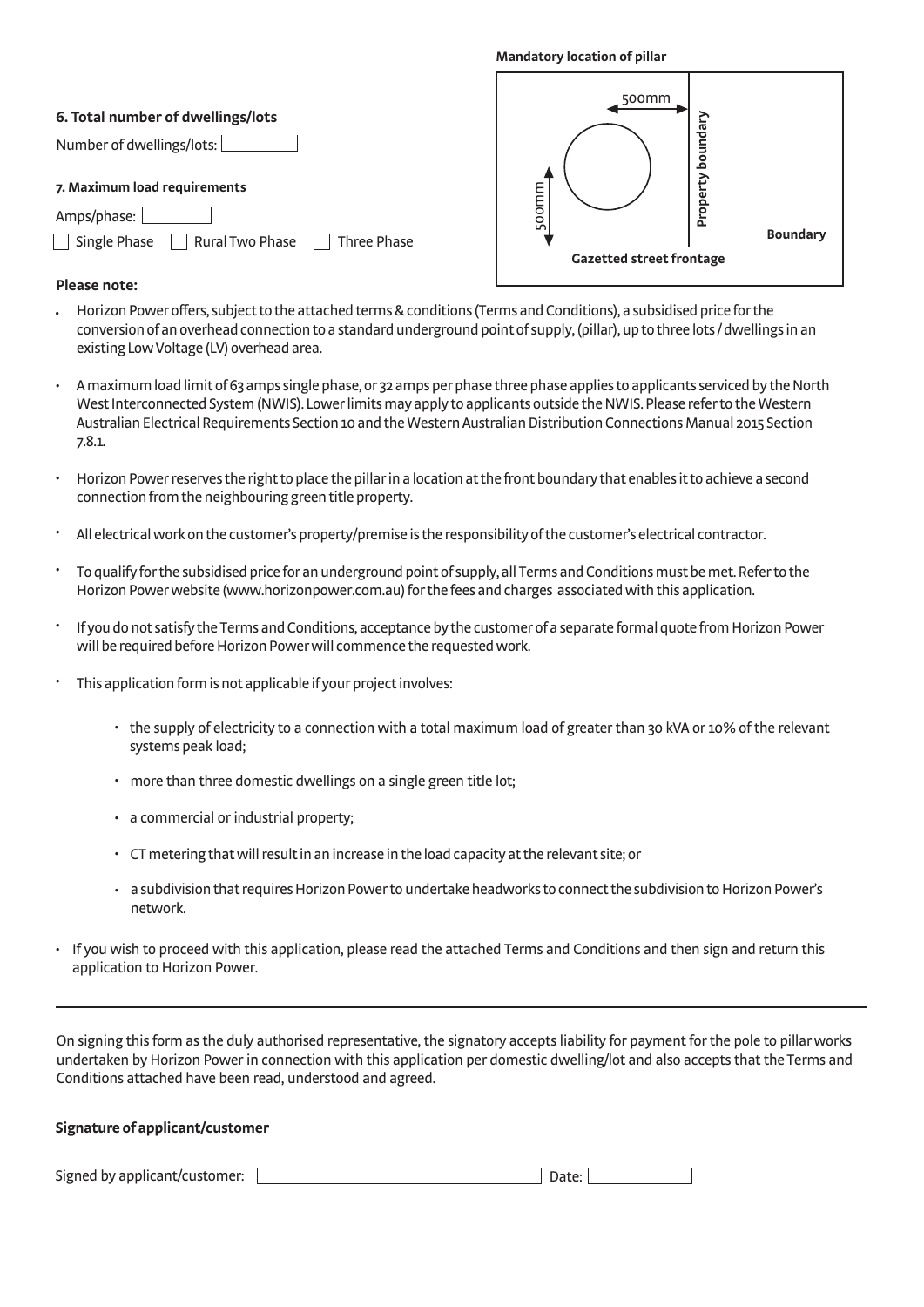## **Submission of this application**

Please post, email or fax this application form to your nearest Horizon Power office (details below)

## **Regional Centres:**

| <b>Head Office</b>                   |                      |                                 |                     |
|--------------------------------------|----------------------|---------------------------------|---------------------|
| Stovehill Road                       | PO Box 817           | Ph: (08) 9159 7250              | Fax: (08) 9159 7288 |
| KARRATHA WA 6714                     | Karratha WA 6714     | karratha@horizonpower.com.au    |                     |
| <b>East Pilbara</b>                  |                      |                                 |                     |
| 18 Anderson Street                   | PO Box 314           | Ph: (08) 9173 8282              | Fax: (08) 9173 2339 |
| PORT HEDLAND WA 6721                 | Port Hedland WA 6721 | porthedland@horizonpower.com.au |                     |
| <b>East Kimberley</b>                |                      |                                 |                     |
| Cnr of Messmate Way and Victoria Hwy | PO Box 916           | Ph: (08) 9166 4700              | Fax: (08) 9166 4720 |
| KUNUNURRA WA 6743                    | Kununurra WA 6743    | kununurra@horizonpower.com.au   |                     |
| <b>Gascoyne Mid West</b>             |                      |                                 |                     |
| Cnr Iles Road and Robinson Street    | PO Box 825           | Ph: (08) 9941 6299              | Fax: (08) 9941 6201 |
| CARNARVON WA 6701                    | Carnarvon WA 6701    | carnarvon@horizonpower.com.au   |                     |
| <b>Goldfields Esperance</b>          |                      |                                 |                     |
| 143 Sims Street                      | PO Box 148           | Ph: (08) 9072 3400              | Fax: (08) 9072 3401 |
| ESPERANCE WA 6450                    | Esperance WA 6450    | esperance@horizonpower.com.au   |                     |
| <b>West Kimberley</b>                |                      |                                 |                     |
| 2 - 4 McDaniel Road                  | PO Box 345           | Ph: (08) 9192 9900              | Fax: (08) 9192 9901 |
| BROOME WA 6725                       | Broome WA 6725       | broome@horizonpower.com.au      |                     |

## **Terms and conditions**

- **1. Terms and conditions:** These terms and conditions form part of the contract unless modified in writing by an authorised representative of Horizon Power. References to "customer" are to be read as a reference to the "applicant" and vice versa.
- **2. Credit check:** Horizon Power has the right to make credit inquires as to the credit worthiness of a customer and retains the right to decline to perform or further perform the services whenever Horizon Power does not receive an acceptable credit reference (in its sole opinion). The customer acknowledges and agrees that it shall have no claim or right or cause of action against Horizon Power by reason of Horizon Power declining to perform or further perform the services in the circumstances described in this clause.
- **3. Force Majeure:** Horizon Power will not be liable to the customer for any loss, damage or expense caused in connection with this contract by force majeure."Force majeure" means any cause or event which is not reasonably within the control of Horizon Power including but not limited to Acts of God; strikes; lockouts; stoppages or restraints of labour or other industrial disturbances; wars, acts of public enemies, riot or civil commotion or sabotage; fire, explosion, earthquake, landslide, flood, washout, lightning, storm or tempest; breakdown or an accident to plant, machinery, equipment, lines or pipes howsoever caused; failure of suppliers to supply equipment or machinery; and restraints, embargoes or other actions of any government.
- **4. Consequential loss:** Horizon Power's liability to the customer in connection with this contract is limited to damages for direct and foreseeable losses attributable to a breach of this contract. Neither party will be liable to the other for any consequential or indirect loss including loss of production, loss of revenue, loss of profit or anticipated profit, loss of reputation, business interruptions of any nature or loss of opportunities.
- **5. Modification:** A purported modification, variation or amendment of this contract including the scope of works or any waiver of any rights of any party or any approval or consent shall have no effect unless in writing and signed by both parties.
- **6. Application of acts and by-law:** Nothing in this contract has the effect of constraining Horizon Power or placing any fetter on its statutory rights, duties, powers and functions including those contained or referred to in any law.
- **7. Fees and charges:** The fees and charges payable by the customer to Horizon Power in connection with this application and the works are available on Horizon Power's website at www.horizonpower.com.au. All fees and charges are based on installation of a single pillar unless otherwise stated and must be paid in accordance with Horizon Power's payment terms as set out in any invoices issued by Horizon Power in connection with this contract.
- **Additional charges:** Costs for reinstatement works are not included unless specifically stated. Costs for works associated with other services are not included unless specifically stated. Cancellation or revision of works may result in an administration fee .